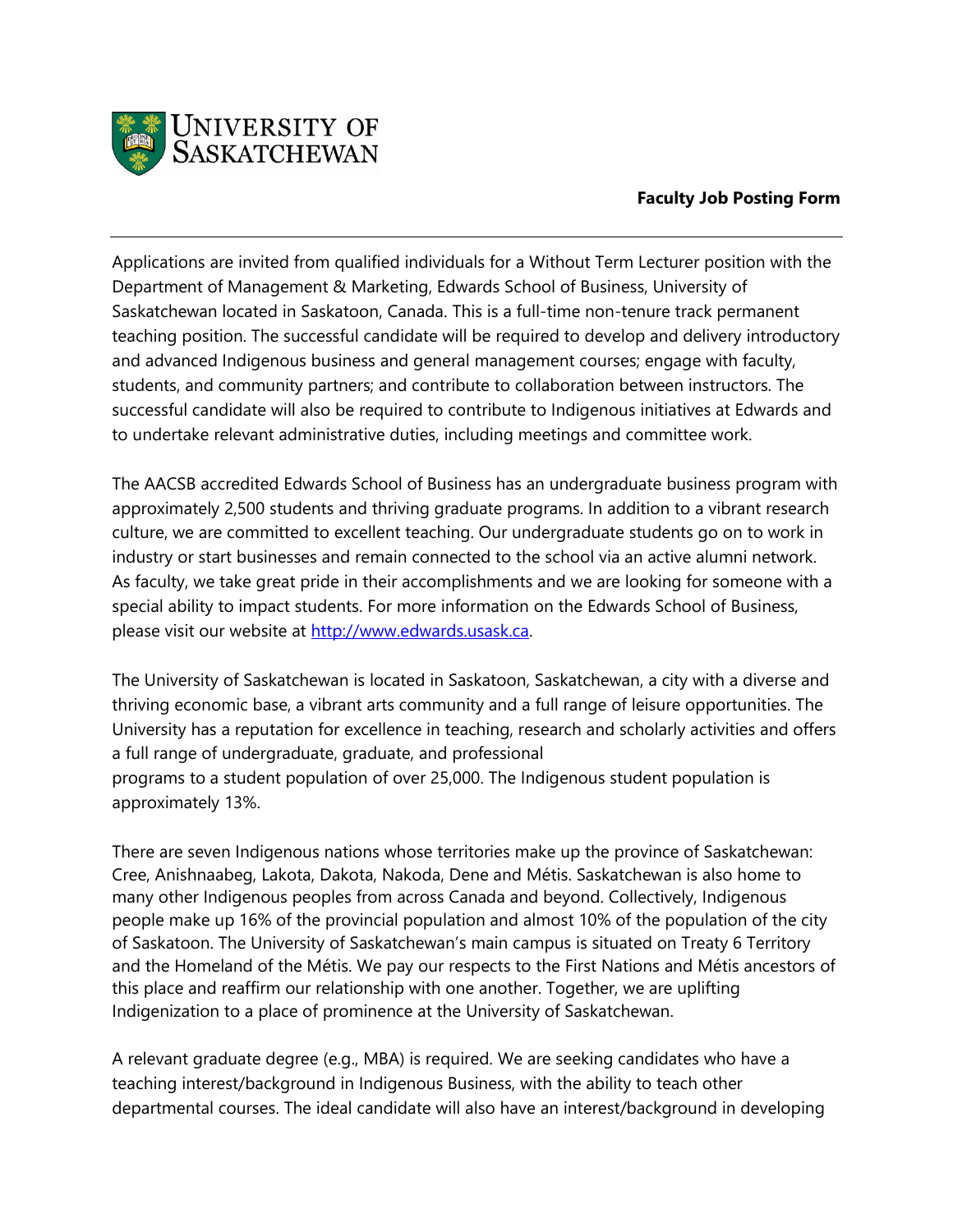and implementing Indigenous strategies within organizations. Specifically, the ideal candidate will be able to: teach multiple sections of courses, communicate effectively, build bridges with Indigenous and non-Indigenous stakeholders, engage with students/faculty/staff, nurture connections with the Indigenous business community, advise on future pathways, and manage projects.

Consistent with its goal of sustaining business school accreditation (AACSB), Edwards School of Business will recruit those individuals whose academic training and/or professional activities clearly align with our recruitment standards.

The salary band for this position for the 2022-23 academic year are as follows: Lecturer: \$83,150 to \$123,458.

This position includes a comprehensive benefits package which includes a dental, health and extended vision care plan; pension plan, life insurance (compulsory and voluntary), academic long term disability, sick leave, travel insurance, death benefits, an employee assistance program, a professional expense allowance, and a flexible health and wellness spending program.

Indigenous applicants are expected to provide supporting evidence of their Indigenous identity and community relationships. Interested candidates must submit, via email: (1) a cover letter (e.g., teaching and professional work experience); (2) a detailed and current curriculum vitae; (3) letters and contact information from three references who may be contacted by the selection committee; (4) evidence of teaching ability/effectiveness or a teaching dossier (e.g., sample course syllabi/outlines, feedback to teaching, statement of teaching philosophy/interests); and (5) any other supporting documents to:

Dr. Maureen Bourassa, Department Head Management & Marketing and Search Chair 25 Campus Drive University of Saskatchewan Saskatoon, SK S7N 5A7 Telephone: (306) 966-2119 Email: [mmdepartmenthead@edwards.usask.ca](mailto:mmdepartmenthead@edwards.usask.ca) (specify particular position in subject line)

Due to federal immigration requirements, we also ask candidates to indicate whether they are Canadian citizens, permanent residents, or are otherwise already authorized to work at this position for the duration of the appointment, with an explanation if this last category is indicated.

Review of applications will begin immediately; however, applications will be accepted and evaluated until the position is filled. The anticipated start date is July 1, 2022.